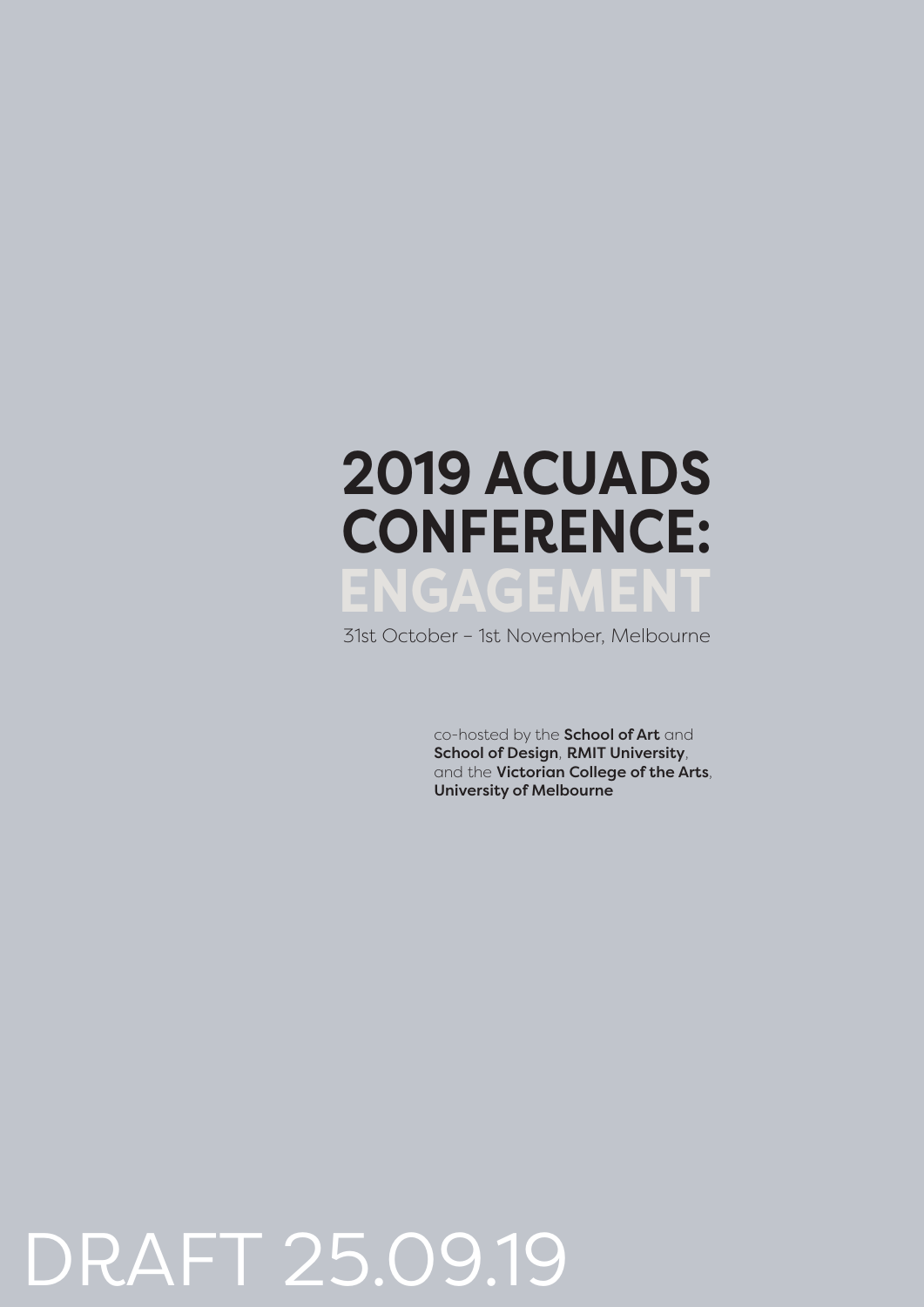|                 | Pre-Conference Events<br><b>Wednesday 30 October</b>       |                                                                                                                                                          | Conference Day One<br><b>Thursday 31 October</b><br>Location: VCA Southbank Campus                                                                                                                                                                                                                                                                                                                                                                                                                                                                |                                                                                                                                                                                                                                                                                                                                                                                                                                         |                                                                                                                                                                                                                                                                                                                                         |
|-----------------|------------------------------------------------------------|----------------------------------------------------------------------------------------------------------------------------------------------------------|---------------------------------------------------------------------------------------------------------------------------------------------------------------------------------------------------------------------------------------------------------------------------------------------------------------------------------------------------------------------------------------------------------------------------------------------------------------------------------------------------------------------------------------------------|-----------------------------------------------------------------------------------------------------------------------------------------------------------------------------------------------------------------------------------------------------------------------------------------------------------------------------------------------------------------------------------------------------------------------------------------|-----------------------------------------------------------------------------------------------------------------------------------------------------------------------------------------------------------------------------------------------------------------------------------------------------------------------------------------|
| 8am             |                                                            |                                                                                                                                                          | <b>ACUADS Executive meeting</b>                                                                                                                                                                                                                                                                                                                                                                                                                                                                                                                   |                                                                                                                                                                                                                                                                                                                                                                                                                                         |                                                                                                                                                                                                                                                                                                                                         |
| 8:30am          |                                                            | Australian<br><b>Council of Deans</b><br>and Directors<br>of Creative Arts<br><b>DDCA Leadership</b><br>Forum: Tertiary<br>arts leaders<br>roundtable at | Conference registration opens                                                                                                                                                                                                                                                                                                                                                                                                                                                                                                                     |                                                                                                                                                                                                                                                                                                                                                                                                                                         |                                                                                                                                                                                                                                                                                                                                         |
| $9 - 10$ am     | Contemporary<br>Art and Social                             |                                                                                                                                                          | Welcome to Country and VCA Welcome                                                                                                                                                                                                                                                                                                                                                                                                                                                                                                                |                                                                                                                                                                                                                                                                                                                                                                                                                                         |                                                                                                                                                                                                                                                                                                                                         |
| $10 - 11$ am    | Transformation<br>(CAST) and                               |                                                                                                                                                          | Jon Cattapan and Paul Gough present on the ARC discovery project on art and conflict                                                                                                                                                                                                                                                                                                                                                                                                                                                              |                                                                                                                                                                                                                                                                                                                                                                                                                                         |                                                                                                                                                                                                                                                                                                                                         |
| $11$ am         | Practice as<br>Research<br>Network - ARC<br>Masterclasses. |                                                                                                                                                          | <b>Morning Break</b>                                                                                                                                                                                                                                                                                                                                                                                                                                                                                                                              |                                                                                                                                                                                                                                                                                                                                                                                                                                         |                                                                                                                                                                                                                                                                                                                                         |
| $11:30$ am -    |                                                            |                                                                                                                                                          | <b>Session 1A</b>                                                                                                                                                                                                                                                                                                                                                                                                                                                                                                                                 | <b>Session 1B</b>                                                                                                                                                                                                                                                                                                                                                                                                                       | <b>Session 1C</b>                                                                                                                                                                                                                                                                                                                       |
| 1pm             | National Series at<br><b>RMIT</b>                          | <b>VCA</b>                                                                                                                                               | Lisa Radford<br>and Nicholas Selenitsch<br>David and Margaret do the<br><b>Bauhaus</b><br><b>Rachel Haynes</b><br>Artist-Run Initiatives as<br>Collaborative Models for Studio<br><b>Teaching</b><br>Danny Butt<br>Staging Post-Development:<br>Critical Regionalism in Artistic<br><b>Research</b>                                                                                                                                                                                                                                               | <b>Estelle Barrett</b><br>Relationality and the Ethics<br>of Engagement in Indigenous<br>Research<br><b>Peter West</b><br>Unsettling Western design<br>epistemes through Indigenous<br>sovereignty and the racialized<br>logics of whiteness<br>Meghan Kelly<br>and Russell Kennedy<br>Indigenous Design Thinking<br>Conversations: Engaging with                                                                                       | Lyndall Adams, Harrison See<br>and Fiona Bell<br>Public Arts: the academy<br>engaging with Main Roads<br>WA, industry and community<br><b>Martine Corompt</b><br>and Arie Rain Glorie<br>Testing Grounds - beyond the<br>studio<br><b>David Cross</b><br>and Cameron Bishop<br>Venetian Blind: A New Model<br>for HDR Research Projects |
| $1 - 2pm$       |                                                            |                                                                                                                                                          |                                                                                                                                                                                                                                                                                                                                                                                                                                                                                                                                                   | cultural design protocols<br>Lunch Break                                                                                                                                                                                                                                                                                                                                                                                                |                                                                                                                                                                                                                                                                                                                                         |
| $2 -$           |                                                            |                                                                                                                                                          | <b>Session 2A</b>                                                                                                                                                                                                                                                                                                                                                                                                                                                                                                                                 | <b>Session 2B</b>                                                                                                                                                                                                                                                                                                                                                                                                                       | <b>Session 2C</b>                                                                                                                                                                                                                                                                                                                       |
| 3:30pm          |                                                            |                                                                                                                                                          | <b>Anita Gowers</b><br>Impact and Engagement:<br>A Practice Led Research<br>Perspective<br>Jane Gavan<br>Manifesting the mutual value<br>of creativity across innovation<br>ecosystems<br>Simon Biggs                                                                                                                                                                                                                                                                                                                                             | <b>Kelly Gellatly</b><br>Creating a university art<br>museum for all: Engaging<br>audiences from within and<br>outside the university<br><b>Yusuf Hayat</b><br>Enduring settler-colonial<br>narratives: interdisciplinary<br>approaches to cultural curation                                                                                                                                                                            | <b>Bronwyn Bailey-Charteris</b><br>Precipitational Learning<br>Practices: Watery thinking<br>towards cultivating response-<br>ability between art and the<br>climate crisis<br>Nicola Kaye and Clive Barstow<br>Interlace: Inter-Institutional<br>Engagement                                                                            |
|                 |                                                            |                                                                                                                                                          | Can we measure the intrinsic<br>value of the creative arts?                                                                                                                                                                                                                                                                                                                                                                                                                                                                                       | Lawrence Harvey, Lisa Rae<br>Bartolomei, Jon Buckingham,<br>Gillian Lever and Josh Peters<br>Voicing the Sonic: a case<br>study of the RMIT Sonic Arts<br>Collection and the speaker<br>orchestra                                                                                                                                                                                                                                       | Nancy Mauro-Flude<br>and Tom Penney<br>Activating the textures of Post-<br><b>Digital Aesthetics</b>                                                                                                                                                                                                                                    |
| 3:30pm          |                                                            |                                                                                                                                                          |                                                                                                                                                                                                                                                                                                                                                                                                                                                                                                                                                   | Afternoon Break                                                                                                                                                                                                                                                                                                                                                                                                                         |                                                                                                                                                                                                                                                                                                                                         |
| $4 -$<br>5:30pm |                                                            |                                                                                                                                                          | <b>Session 3A</b>                                                                                                                                                                                                                                                                                                                                                                                                                                                                                                                                 | <b>Session 3B</b>                                                                                                                                                                                                                                                                                                                                                                                                                       | <b>Session 3C</b>                                                                                                                                                                                                                                                                                                                       |
|                 |                                                            |                                                                                                                                                          | Lorraine Marshalsey, Seth Ellis,<br>Natalya Hughes, Rae Cooper,<br>Petra Perolini and Elizabeth<br>Shaw<br>The Sticky Studio: Proposing<br>a studio model to reconcile<br>the gap between broader<br>university learning structures<br>and specialist design<br>education<br>Caelli Jo Brooker, Michelle<br>Catanzaro, Bettina Hodgson,<br>Ralph Kenke, Carl Morgan and<br>Kat Sandbach<br>Not just for show: identity,<br>engagement, and work<br>integrated learning through<br>design graduation exhibitions<br><b>Emily Ballantyne-Brodie</b> | Megan McPherson<br>Paper: What can the press do?<br>Engaging in the in-between<br>of the learning experiences in<br>the studio<br>Nadège Desgenétez<br>The impact of embodied<br>learning: how can working<br>with glass today help shape<br>responsible communities?<br><b>Stephen Goddard</b><br>and Carly Vickers<br>Thinking through Marking:<br>Dialogues between analogue<br>and digital processes in<br>graphic design education | Troy Innocent<br>Engaging civic conversation in<br>playable cities<br>Olivia Vanessa Hamilton<br>Making Creative Work In The<br>Minor<br><b>Felicity Fenner</b><br><b>City Dialogue</b>                                                                                                                                                 |
|                 |                                                            |                                                                                                                                                          | <b>Designing Community</b><br>Engagement                                                                                                                                                                                                                                                                                                                                                                                                                                                                                                          |                                                                                                                                                                                                                                                                                                                                                                                                                                         |                                                                                                                                                                                                                                                                                                                                         |
| 5:30pm          |                                                            |                                                                                                                                                          | <b>ACUADS</b> award announcements                                                                                                                                                                                                                                                                                                                                                                                                                                                                                                                 |                                                                                                                                                                                                                                                                                                                                                                                                                                         |                                                                                                                                                                                                                                                                                                                                         |
|                 |                                                            |                                                                                                                                                          | <b>Conference Dinner - Supernormal</b>                                                                                                                                                                                                                                                                                                                                                                                                                                                                                                            |                                                                                                                                                                                                                                                                                                                                                                                                                                         |                                                                                                                                                                                                                                                                                                                                         |